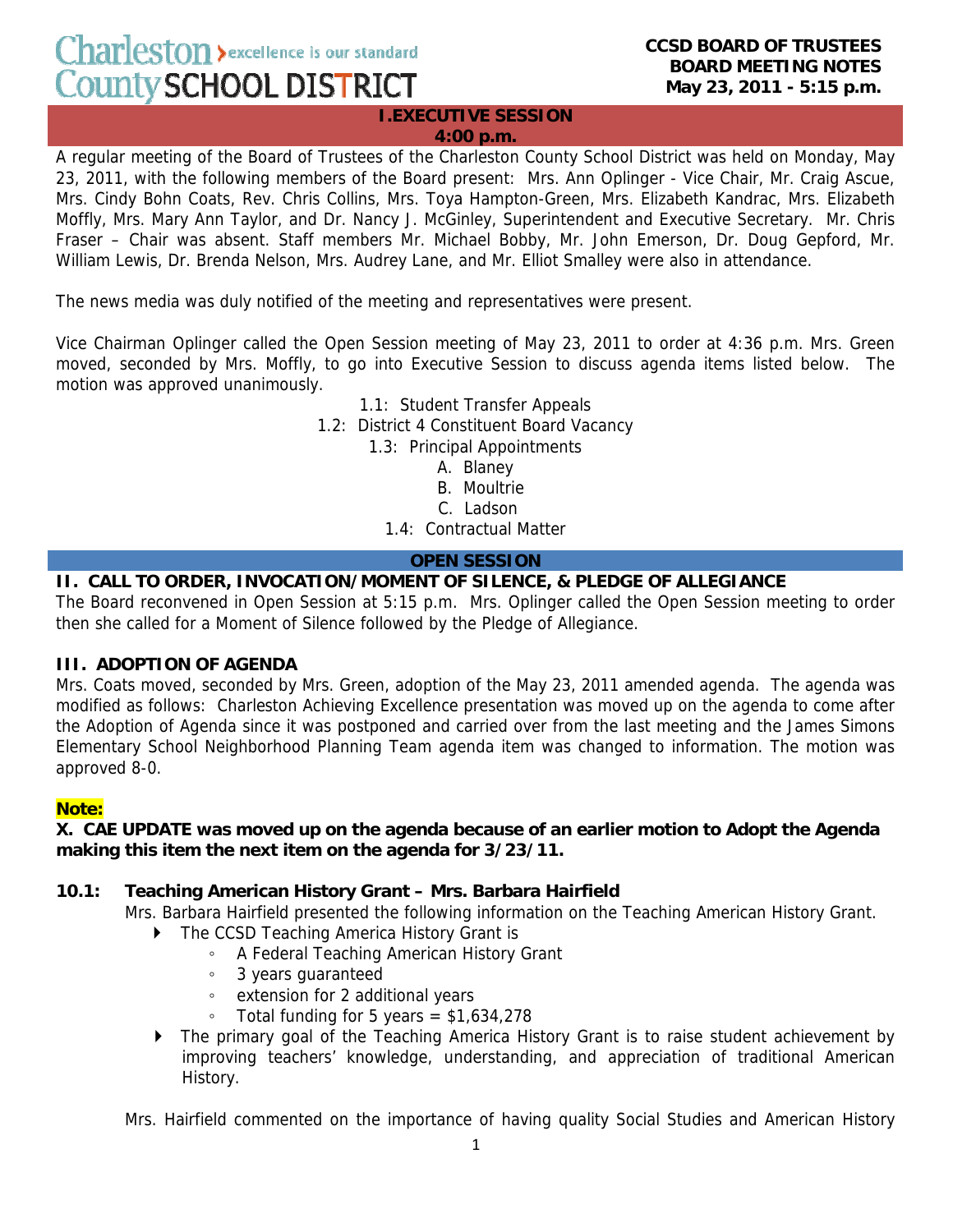teachers and said the grant was written to cover Professional Development costs.

At this time, Mr. Carl Smith the Mayor of Sullivan's Island came before the Board with three Town of Sullivan's Island Council members. Mayor Smith read a resolution addressing concerns that were circulating about the Town being against rebuilding Sullivan's Island Elementary. The resolution clearly stated that both the Mayor and Town Council support rebuilding Sullivan's Island with a capacity of up to 500 students. Council Member Jerry Kinard also addressed the Board in support of rebuilding Sullivan's Island Elementary. Mr. Kinard said he and Mayor Smith are former CCSD educators.

# **IV. SPECIAL RECOGNITIONS** (20 minutes)

# **4.1: 2010-2011 Teacher of the Year for Finalists**

The five Teacher-of-the-Year finalists were introduced. Mr. Braeden Kershner of C.E. Williams Middle, Mr. Jason Kraeger of Pinehurst Elementary, Ms. Mary Zena White of Pinckney Elementary, Ms. Cynthia Smith – Buist Academy was not present; and the Teacher of the Year Finalist, Ms. Eva Rutiri, a Career and Technology teacher at West Ashley High School. Ms Rutiri made brief remarks expressing her love for her job (teaching Entrepreneurship and Computer Design) and her students. She also shared some information about her work history stating that she served as the Instructional Technology Coordinator in Malaysia prior to coming to work with the CCSD. She spoke about her efforts to teach students to become global-minded. She spoke about the student who wrote the Wild Cat Recipe book that is sold online and other entrepreneur students and their businesses. In closing, she distributed copies of book "The Stop Bullying Club", also written by one of her students, to board members. That is also sold online.

# **4.2: Recognition of Ft. Johnson Middle Student**

Vaibhav Mohanty, an Eight Grade student at Ft. Johnson Middle, was recognized for winning a national prize for his musical composition.

## **4.3: Recognition of Outstanding Athletes**

The following groups were recognized by the Board:

- Charleston Charter School of Math & Science Lower State Soccer Champions
- Wando Girls Varsity La Cross Team State Champions
- Burke High student Reagan Sanders Girls Shot Hook State Champion
- Academic Magnet Houston Wood Hurdle State Champion
- Academic Magnet Girls Soccer Team State Championship Winners
- Wando High State Champion 4A Soccer Team
- Wando High Ladies Soccer Team 4<sup>th</sup> Year Championship Winners

## **4.4: Lean Team School Wellness Team Awards**

Dr. Janice Key, Director of Adolescent Medicine, presented the 2011 Lean Team Wellness Awards to fifty-three CCSD schools. Dr. Key said schools were adopted by local doctors who also participate on the school's wellness committee. Funds received from Boeing are being used to promote wellness in CCSD schools. Mr. Charles Benton of Burke High was recognized for having the first school wellness program in the district. Each school recognized received a check for \$1000.00.

Coach Dave Spurlock commended Dr. McGinley for her efforts to bring the Wellness Initiative to the District.

## **4.5: Recognition of CCSD's Spelling Bee Winners**

The Board recognized Katie LeBarron, a School of the Arts student, for winning the regional Spelling Bee This student will also participate on a national level. Also, Dominic Gibbs was recognized for being the 1<sup>st</sup> place winner.

## **V. SUPERINTENDENT'S REPORT**

Dr. McGinley shared the following: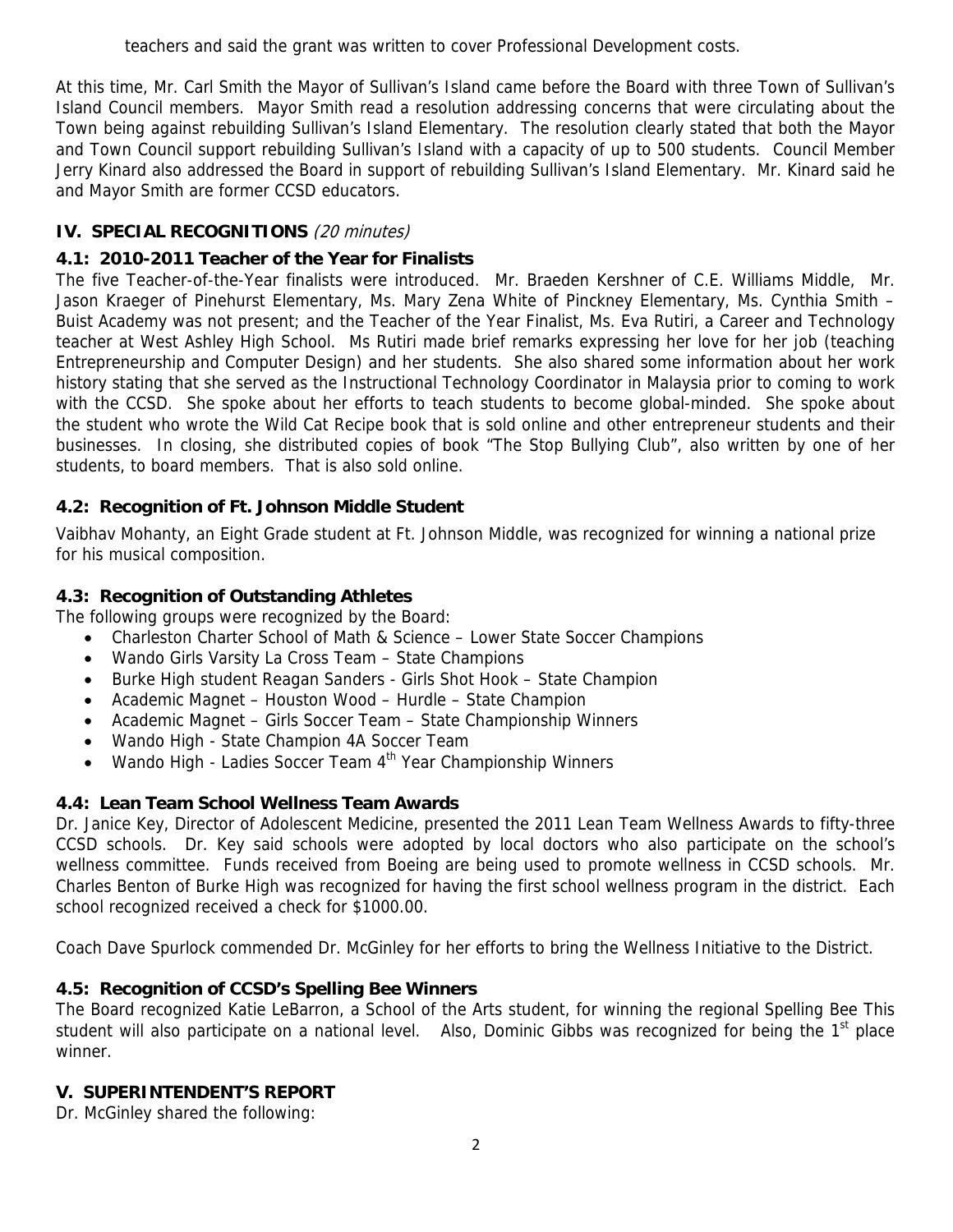- Next week high school graduations will take place.
- Congratulations to the Teacher of the Year Finalists.
- Congratulations to the Rookie Teachers of the Year.
- Congratulations and thanks to all District Retirees, including Dr. Janice Rose Baele and Dr. Doug Gepford.
- Congratulations to Mrs. Cindy Coats who was named Citizen of the Year by the Exchange Club of North Charleston.
- Over \$650 million was received in competitive grants. The district's Grant Office that is staffed by one person.
- A video was shown to share the Charleston Promise Neighborhood's kickoff event which solicits more private money for the partnership.

Dr. Winbush responded to questions from Mrs. Kandrac regarding age and grade of students in the Charleston Promise Neighborhood video and if they attended CCSD schools. She told Dr. Winbush that the Harlem Children's Zone has a building going up with a clinic in it.. She went on to say her constituents often say the district is doing more than it should and goes beyond the scope of the district and what the district is doing wrong because they can't educate students to go into the workforce. However, the district donates \$50,000 to Charleston Promise Neighborhood. She asked why the district is trying to be a "nursemaid to students". She was in high school the first time she saw a dentist. The district should help parents better learn how to do these things for themselves. Dr. McGinley responded stating that CPN is funded with private dollars donated by private partners for the purpose of doing those things. She said it's about how well children are prepared to learn. Private funds, not district funds, are stepping in to cover the expense. Mrs. Oplinger reminded the Board that the discussion is about grant writing in the district to enable the district to do some things it wants to do, not about Charleston Promise Neighborhoods.

Mrs. Taylor said she sees the benefits of public/private partnership with Charleston Promise Neighborhood and \$300,000 in three years is chump change. The district is in the education business yet it gets caught up in social justice issues. While she agrees with some concerns of Mrs. Kandrac, she wants to make a difference in attitude of students and parents. She applauded Dr. Winbush for being honest about his background because she also grew up poor, in the country. She hopes Charleston Promise Neighborhoods would be the catalyst to make a difference.

## **VI. VISITORS, PUBLIC COMMUNICATIONS (Not to exceed 30 minutes)**

Mrs. Oplinger read Policy BEDH before calling speakers.

- 1. Mr. Frank Dirks, a Buist parent, addressed the Board regarding rebuilding seismically challenged schools. He commended staff, the Superintendent, and the Board for efforts thus far to return the school in three years.
- 2. Mr. Anthony Bryant expressed concerns regarding information from the Justice Department.
- 3. Mr. Jim Hinshaw, the School Improvement Chair at Sullivan's Island Elementary, commented on the solicitation of education specs for the new school. He said the School Improvement Council, the principal and parents collaborated to develop specs for the new school.
- 4. Mr. Lauren Ziff, a Sullivan's Island parent, addressed the Board in support of the new school. She said 1,300 letters were sent earlier in binders to each board member. He spoke of town council meeting held last week that Mrs. Moffly attended. He said a small group opposes the plan. However, there is no real issue about re-using the old school and a unanimous petition from the Town Council supports rebuilding the school.
- 5. Mr. Michael Campbell, a Lean Team Partner of the district, addressed the Board in support of their recipe. He urged everyone to support Burke HS students by voting online for their confetti soup recipe.
- 6. Mrs. Janet Pinckney, Executive vice Chair of Village Charter, addressed the Board regarding the new charter school targeting at-risk students. They await a response from the state, would like to work with the district to address the needs of at risk students, and need a building.
- 7. Mr. & Mrs. Matt Compton, Buist parents, urged the Board support the land swap agenda item and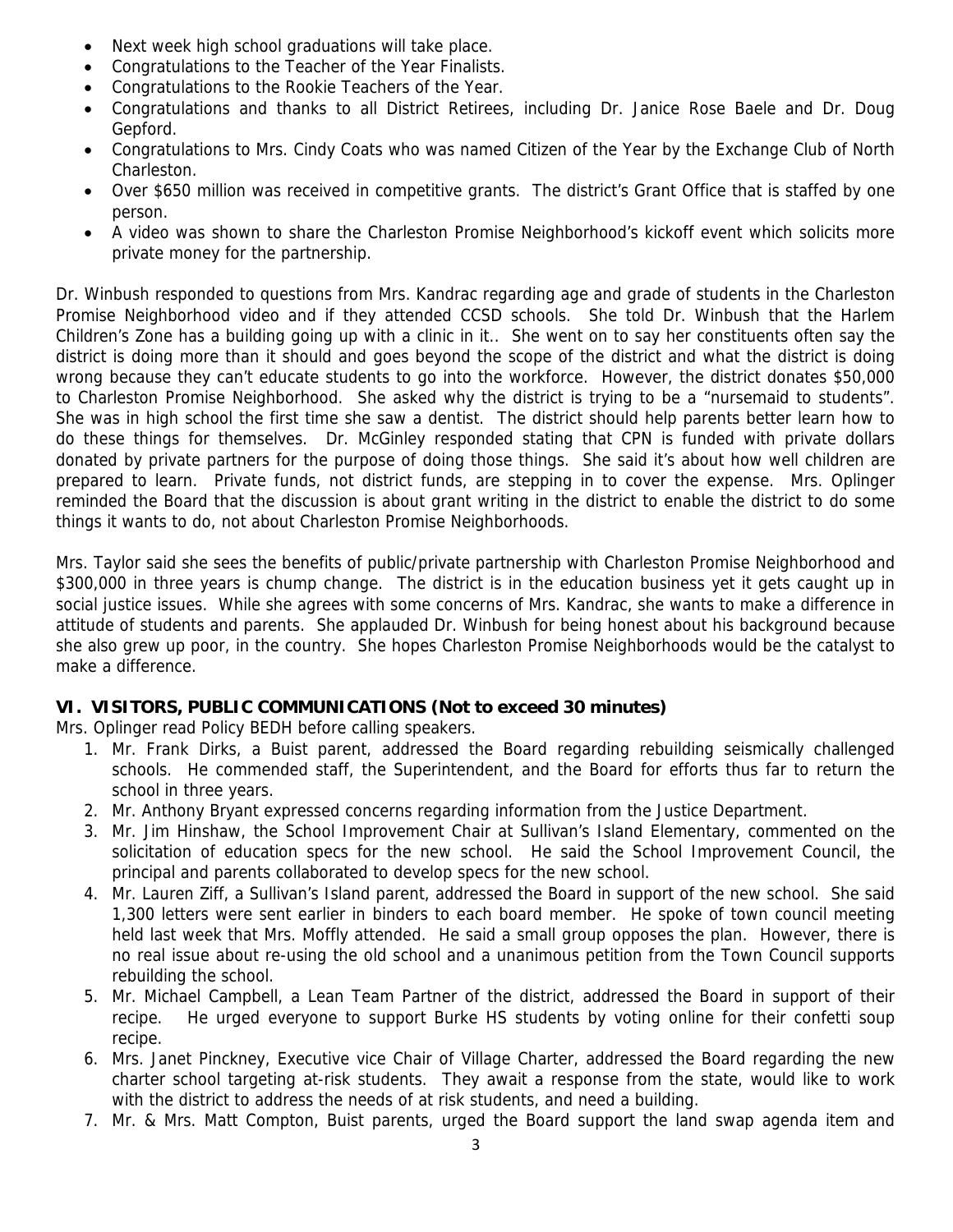stand by its commitment to rebuild Buist on time.

- 8. Ms. Claire Curtis, a Buist parent, urged the board to stick with its promise to relocate, rebuild and return Buist downtown. She also mentioned monetary consequences and trust of parents if the promise is not kept.
- 9. Mr. Mark Brandenburg addressed the Board in support of the land transfer between the City and CCSD. He also urged the Board to keep the schedule to return the school downtown.
- 10. Mr. Frank Clasby asked the Board to endorse the James Simons Montessori recommendation submitted by the committee.
- 11. Mr. Henry Copeland expressed concerns about land acquisition and the district delaying the issue at a cost to taxpayers. He went on to say only part of the land transaction was brought forward. He said parks located in the City, owned by the District, are poorly kept or managed. He suggested the agreement process could have been done professionally and quicker.

### **VII. APPROVAL OF MINUTES/EXECUTIVE SESSION AGENDA ITEMS**

### **7.1: Open Session Minutes of May 9, 2011**

Mrs. Green moved, seconded by Rev. Collins, approval of the May 9, 2011 Board Minutes. The motion was approved 8-0.

Mrs. Kandrac suggested a correction on page 7. She said it should say Mrs. Moffly motioned, seconded by Mrs. Kandrac. However, the chair vote did not call for votes. She said it be listed as motion; not a suggestion.

Mrs. Moffly explained that after the motion was made someone mentioned that they were working on getting Public/Private Partnershipsinformation to the board. Then she asked if the information was available at this time. Dr. McGinley said she just received the information which she would forward to the Board after she reviews it.

### **7.2: Motions of Executive Session of May 23, 2011**

### **1.1: Student Transfer Appeals**

The Board acted on students transfer appeals as follows:

Student Transfers A, E, H and I were approved; B, C, D, F and G were denied. The motion was approved 8-0.

### **1.2: District 4 Constituent Board Vacancy**

The Board voted on two motions made in Executive Session. The first motion to appoint Mr. David Crane to the District 4 Constituent Board failed 3-1-4 (Mrs. Coats abstained; Ascue, Collins, Green, and Oplinger opposed). The second motion to appoint Gail Rollerson to the District 4 Constituent Board was approved 4-1-3 (Mrs. Coats abstained; Kandrac, Moffly, and Taylor opposed).

### **1.3: Principal Appointments**

- A. **Blaney Elementary** The Board approved a recommendation appointing Ms. Reggie Terry to serve as principal at Blaney Elementary. The vote was 8-0.
- B. **Moultrie Middle** The Board approved a recommendation appointing Ms. Anna Dassing to serve as principal at Moultrie Middle. The vote was 8-0.
- C. **Ladson Elementary** The Board approved a recommendation appointing Mr. Chris Swetckie to serve as principal at Ladson Elementary. The vote was 8-0.

**1.4: Contractual Matter** – The Board discussed a contractual matter in Executive Session. No action was taken.

### **7.3: Financial Minutes of May 9, 2011**

Mrs. Coats moved, seconded by Mrs. Green, approval of the Financial Minutes of May 9, 2011. The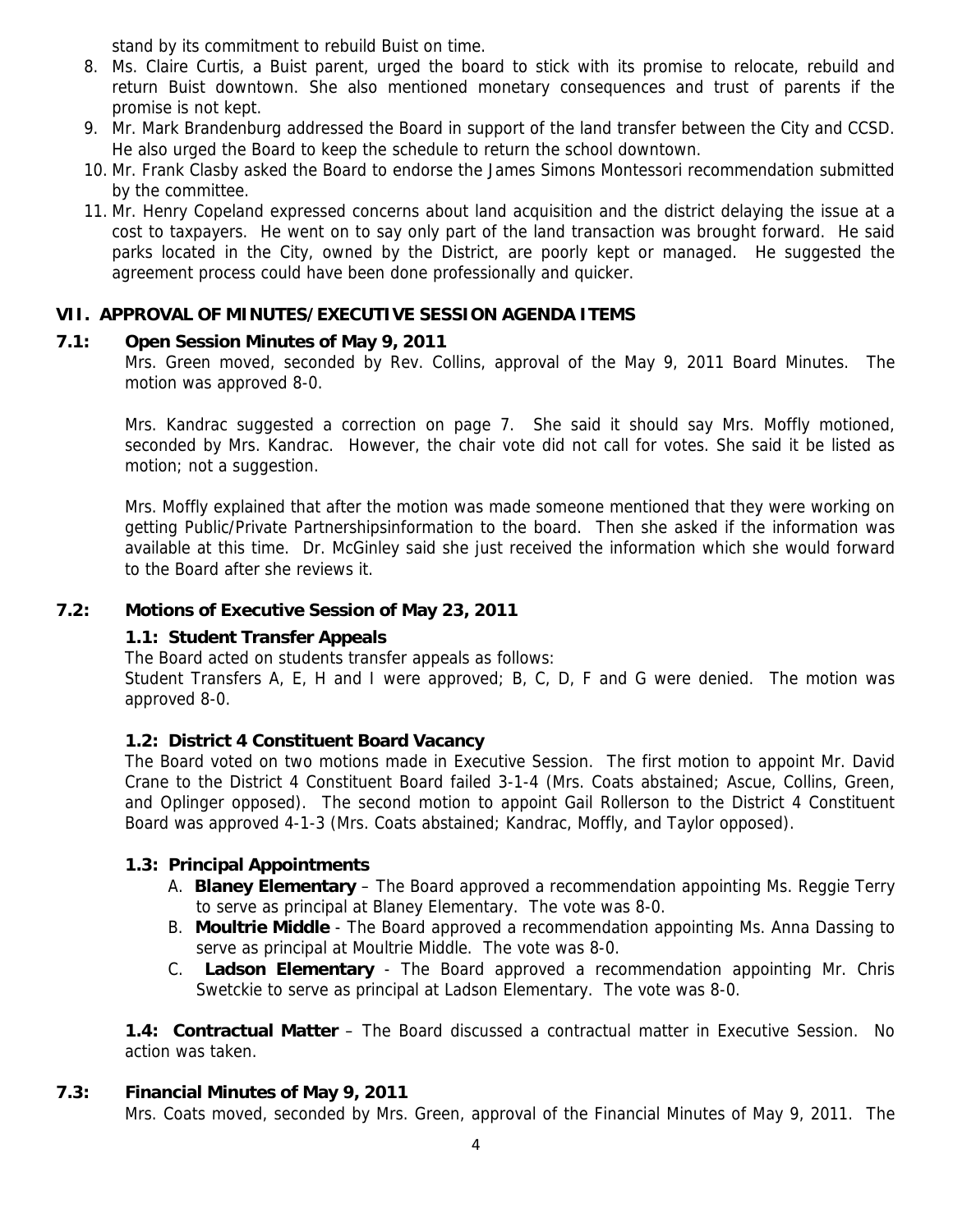motion was approved 8-0.

### **VIII. COMMITTEE REPORT(S)**

#### 8.1: **Audit & Finance Committee**

Mrs. Oplinger announced that no motions are required for items that were approved earlier by the Audit and Finance Committee.

### **A. Furlough for 2011-2012 Budget Reduction for 12-Month Staff, Literacy Interns & Study Hall Proctors**

As recommended by the Audit and Finance Committee, the Board approved a motion adopting a ten day furlough for all twelve month, 245-day staff members. In addition, a five day furlough will apply to teacher assistants, literacy interns, and study hall proctors. This is a cost reduction for the 2011-2012 budget. The motion was approved 5-3 (Ascue, Kandrac and Taylor opposed).

Mr. Bobby said agenda items 8.1A and 8.1G are inter-connected because early budget decisions were made to reduce expenditures. Cuts started with administrators then others were done in accordance to provisos and paid holidays. Some were reconsidered. This recommendation allows the district to align workdays with other districts in the state. Once 12 month employees are changed from 260 to 245 days, paid holidays could be eliminated. When changed, the per diem increases with savings of each day of furlough generating funds in addition to the administrator's contract savings. Teacher Assistant contracts will be reduced further to align their days with working days of teachers and the days students are present at school. Teacher Assistants would have a 5-day furlough. This increases administrative overhead savings and puts the district in a better place. Teacher Assistants (600) would be furloughed for 5 days. Principals are included in the 10 day furlough. Mr. Ascue expressed concerns about reduced days for Teacher Assistants because they don't make a lot of money. He suggested that part be reconsidered. Mr. Bobby said this year is harder than any before, at this point. However, it could be looked at in the budget. Mrs. Kandrac asked about outsourcing of day porters and if it was worth it. She also asked if the district considered a salary roll back to 2008 and suggested the district revisit salaries over \$50,000. Mr. Bobby said CCSD has taken strong steps to do what is necessary toward the students. Mrs. Green said if Legislature allows the district to use 8% money for General Operating some suggested reductions may not be necessary. Mr. Bobby is monitoring legislation to see if capital dollars could be used for general operating. That would determine if furlough is necessary. Also, the Education Improvement Act added dollars may increase the state's revenue, producing additional revenue to the district. He said the Board will have an opportunity to discuss and determine what stays on table and what comes off at the upcoming workshop. Mrs. Coats asked if teachers were the only ones not furloughed. Mr. Bobby said teachers and building based folks who work less than 12 months. Mrs. Coats also asked how much would be moved from Capital to Operating. Mr. Bobby said \$3.5 Million. Since teachers are not furloughed, it would about half the amount to eliminate furloughs for other employees.

Mrs. Taylor asked about the number of classroom teachers who have signed contracts to date. Mr. Bobby said he didn't have that information with him. She said she heard some "less than stellar" teachers may be extracted from the formula because of their evaluations, resulting in a lower cost. She does not support teacher furlough but feels the bang for the buck should be in the classroom. It is necessary to figure how to keep best teachers and move less than stellar ones on. Mrs. Oplinger said this topic would be discussed at the Board Workshop on Friday. Rev. Collins asked about source of insurance payments and amount saved by reduced workdays. Mr. Bobby said he was restructuring early budget decisions and referred Rev. Collins to a chart of calculations generated for this group of employees.

At this time, Mrs. Kandrac reminded Mrs. Oplinger that since she had not officially called the votes, the votes taken earlier could still be changed.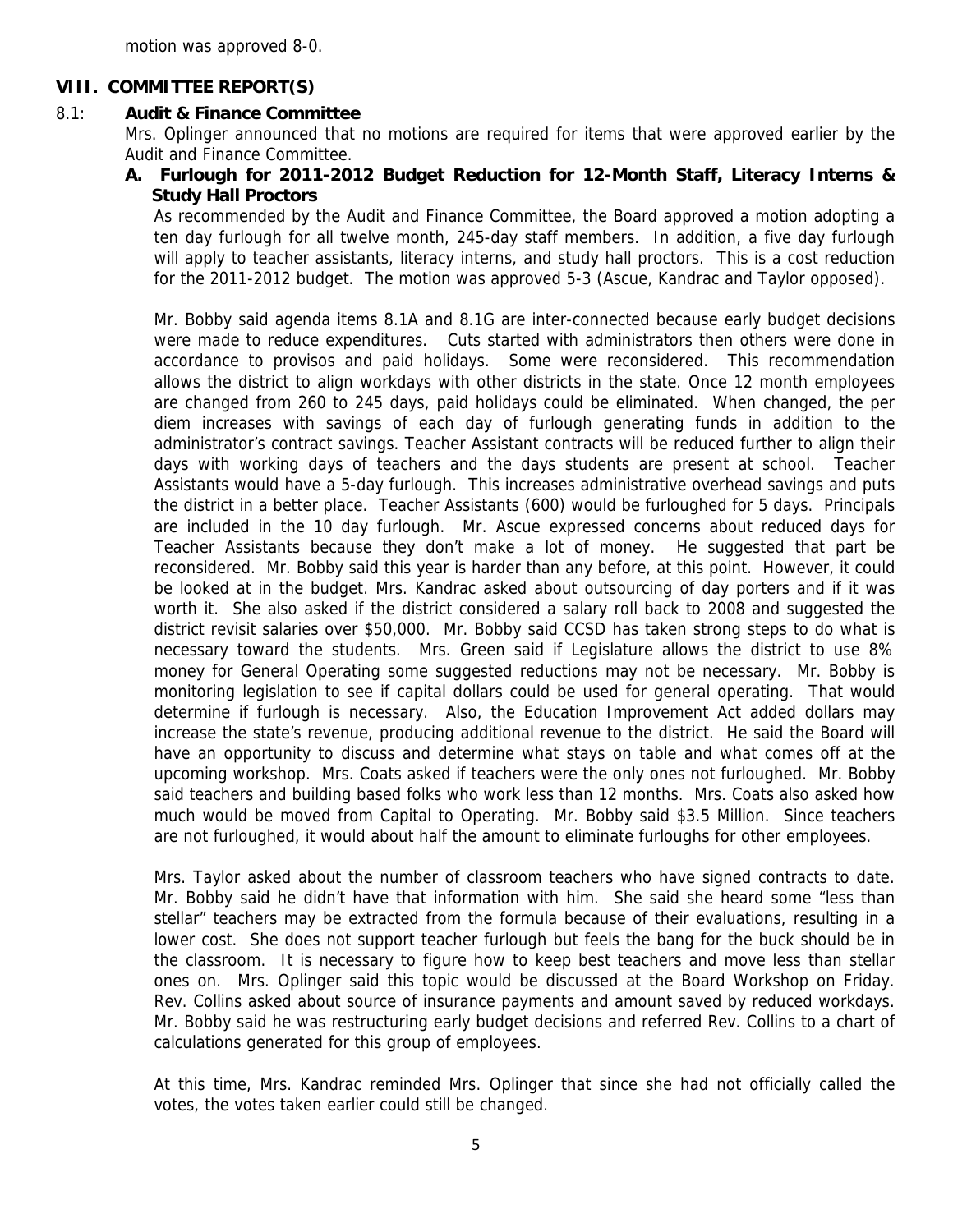### **B. Agreement to Trade Property with the City of Charleston**

As recommended by the Audit and Finance Committee, the Board voted on the recommendation to trade property with the City of Charleston inclusive of three (3) parcels which are contiguous to Buist Academy site and (2) parcels contiguous to the James Simons Elementary School site, all (5) parcels of which are owned by the City of Charleston for Corrine Jones (Hester) Park and other financial considerations for the future renovation/reconstruction of the Stoney Field Athletic facility. The financial commitment is \$2,292,800.00 that will be provided only as the project (Stoney Field) funded in the next Building Program. The motion was approved 6-2 (Kandrac and Taylor opposed).

In response to Rev. Collins request for clarification, Mr. Bobby said there are five parcels that are critical to district's ability to move forward with the school design process. CCSD has for a long time pieced together what the site for each school needs to be. He spoke of discussion with City and community addressing the board about green space at Hester and Corrine Jones parks. The district has parcels it would never build schools on so a trade was considered because it has value to the city. He said other parcels the City has interest in may be bought to address the district's commitment to up-fit Stoney Field. He reminded the Board that stadiums were initially in the current building project. However, it was decided that it was in the best interest of the district not to address stadiums at this time. No money is exchanged until 2016 when the new building program comes forth. The future commitment would address Stoney Field. This is a continuation of partnering with the city to improve facilities.

Mrs. Taylor asked when the appraisal was done and suggested price gouging could be the case because the cost of the parcels from the city is too high and should be reduced. She said the City should reduce the amount per parcel. Mr. Bobby said another parcel on the other side of Buist that was discussed earlier was appraised 4-5 months ago at a high rate. Mr. Ascue said the Audit and Finance initially talked about the amount being too high then agreed that the City had the upper hand. Mr. Lewis said the long term deal was a good one for tax payers. After suggesting that Buist parents attend City Council's meeting tomorrow night, Mrs. Coats spoke of things previously in the contract the City would not commit to. (i.e., Riverland Terrace). She expressed concerns about the City not agreeing to the \$2.3 million cap on Stoney Field or commit to a reasonable time to get it built. Mr. Bobby said he could ask the board to consider a more reasonable agreement. The cost of project is unknown, at this time, because the scope of the project has not been defined. Staff will proceed based on the Board's directive. Mr. Lewis said approval for demolition package has already been given. The City met today at 4pm. If the recommendation is not approved, the whole summer could be lost, it would upset Buist parents, and put the project 6 months behind schedule.

Mrs. Green moved approval of the recommendation and continued negotiations with the City. Then she said the constituents want Hester Park. Attorney Lynn Crooks who serves as legal counsel working with staff on negotiations with the City on the land swap agreement said she went to the lead counsel to get language because it appeared to be a blank check. If the land is rezoned to anything other than conservation, they would have to pay the district back. She said since they are not asking for the money up front, that's a plus. The City has worked expeditiously to get plats to keep this project on track and allow demolition to happen. She said it has been a cooperative effort.

Rev. Collins asked if district could negotiate for more land, not money. Mrs. Kandrac asked about appraisal dates. Attorney Crooks said June 2010 and March 2011 and said there were updates. Mrs. Kandrac asked Ms. Crooks if her salary is paid out of CCSD's Attorney funds. Mr. Bobby answered yes. She also asked Mr. Emerson why he didn't do the work himself. Then Mrs.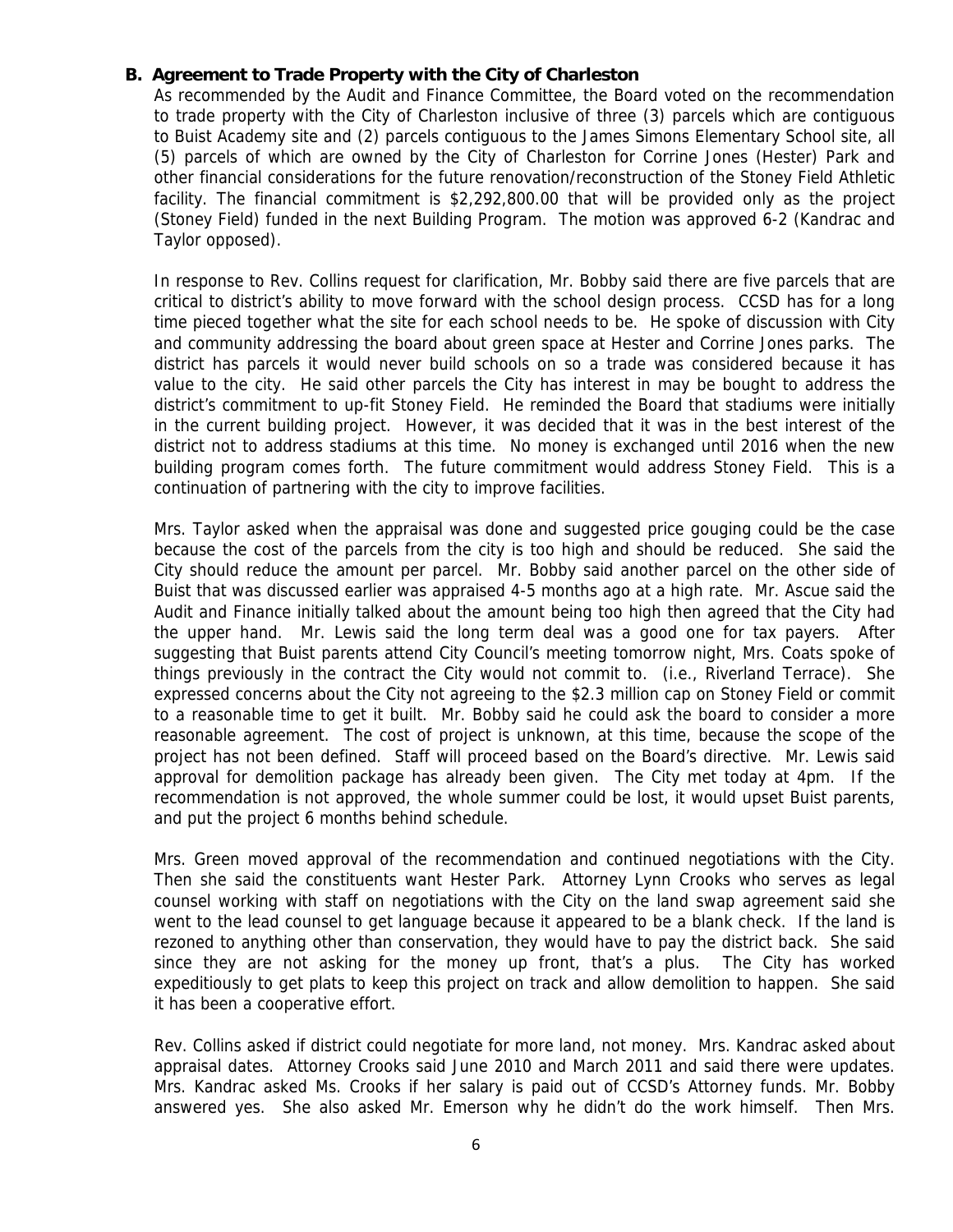Kandrac suggested the district had not explored all option and shared information from a document someone gave her before the meeting. She said the property is historical property. Mr. Lewis responded that it's the other properties nearby the Sustainability building and one owned by Barkley Company. Mrs. Kandrac said that explains why Mr. Fraser recused from an earlier vote. She also suggested the Board members with kids at Buist recuse themselves from voting on this item. She read from the document, CCSD should offer an even trade for all four parks owned by the district. She asked if Stoney Field was on an earlier referendum. Mr. Bobby said it was initially but it did not make referendum packet. Mrs. Kandrac spoke about subleasing. Mr. Bobby said he is open to that type lease. Mrs. Kandrac offered to share copies of the document she read from.

Mrs. Moffly said May  $12<sup>th</sup>$  was the first time Audit and Finance Committee saw the agreement. Supposedly parents thought this was a done deal and may blame Board for the delay. Now it is being rushed through for the Board to get to the City for second reading. Mrs. Moffly suggested it is possible to get a conservation easement for Hester Park and bank \$2 million. At this time, Mrs. Oplinger called for the vote. However, Mrs. Moffly asked staff why it was delayed. Mr. Ascue said it recently came to the Audit and Finance Committee. Mr. Lewis said there was no delay. The agreement is in place, the appraisal was done and goodwill was done to match up between two government agencies has gone faster than expected. Mrs. Moffly asked when City Council will have the first reading of the agreement. Mr. Bobby said the first and second reading dates are included in the recommendation. Mrs. Taylor doesn't want to stall the project and would not need to discuss further, except Buist is expensive to rebuild. It costs more to build on the peninsula than anywhere else. She said the agreement missed the boat by not committing something to Stoney Field.

Rev. Collins said schools are needed down town but opportunity to swap land and not spend money. He suggested staff continue to work to save district funds by swapping land. Dr. McGinley said #8.1-6b has language to address what he is talking about. The City has been supportive and not working against the district to get the schools rebuilt.

- C. Purchase Infosnap (on-line registration software) or other similar software (functionally equal) As recommended by the Audit and Finance Committee, the Board voted to purchase Infosnap for the District and reallocate current year capital funds from Fixed Cost of Ownership professional services in the amount of \$91,500. The motion was approved 7-1 (Kandrac opposed, stating that it was due to reasons discussed May  $12<sup>th</sup>$ .
- D. Advanced Notice of Bid Solicitation

As recommended by the Audit and Finance Committee, the Board voted on staff to proceed with a contract award based on receipt of bid results under the project specific bid control number for North Charleston Creative Arts Elementary Mobile Up Fit and Renovation: Solicitation #11-Heery-B-007. The bid amount is \$530,000.00 available from FCO FY11 approved by the Board of Trustees March 28, 2011. The motion was approved 8-0.

- E. North Charleston Creative Arts Elementary (NCCAE) Temporary Campus Architectural Services Agreement As recommended by the Audit and Finance Committee, the Board voted on the recommendation of the Architectural Services Agreement for North Charleston Creative Arts Elementary temporary campus set up to Stubbs Muldrow Herin Architects in the amount of \$68,213. The motion was approved 8-0.
- F. Architectural Design Contract for Montessori Springfield QSCB Project #5969 As recommended by the Audit and Finance Committee, the Board voted on the recommendation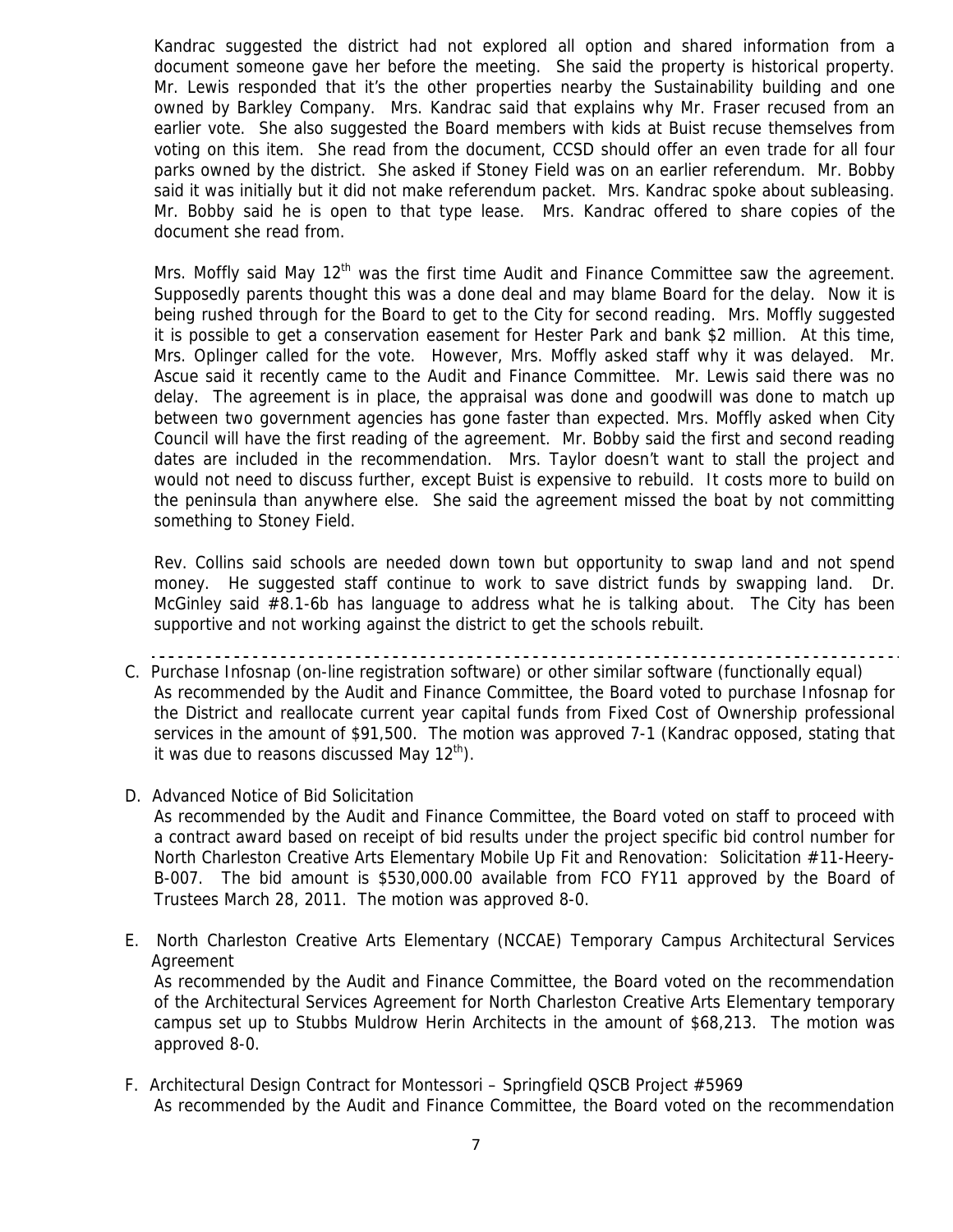to enter a contract with Glick/Boehmn and Associates to provide complete Architectural Services for Montessori-Springfield QSCB Project #5969 in the amount of \$2,775,888.00. The motion was approved 8-0.

### **G. Employee Contract/Work Schedule Changes for 2011-2012 Budget**

As recommended by the Audit and Finance Committee, the Board voted on the recommendation for work schedule changes for 2011-2012 to align the district's attendance calendars with those of neighboring school districts in South Carolina and clarify contract days for employees to reflect "days worked". The motion was approved 7-1 (Ascue opposed).

Mr. Bobby said it eliminates the thought of having paid holidays and salaries would remain the same. This would put everyone on a level playing field. He illustrated how all paid holidays have been removed for other groups. Mrs. Kandrac asked how this would work with the Washington DC big push for year round school. Mr. Bobby said this would not be a problem because these folks are year round employees.

#### 8.2: **Policy Committee**

The Policy Committee did not make a report to the Board.

#### **IX. MANAGEMENT REPORT(S)**

#### **9.1: March 2011 Interim Statement of Revenues and Expenditures**

The Board received the March 2011 Interim Statement of Revenues and Expenditures as information.

#### **9.2: March 2011 Interim Report on Special Revenue & EIA funds**

The Board received the March 2011 Interim Report on Special Revenue & EIA funds as information. Mrs. Kandrac asked for clarification of \$5,000 amount shown on page 9.2-4. Mr. Bobby said Charleston Promise Neighborhood received that amount from another source. She also asked about Gifted and Talented tuition. Mrs. Coats said it's a summer program. Mrs. Kandrac asked about the Community Education amount. Mr. Bobby said it was for Community Education and Kaleidoscope. Mrs. Kandrac asked about the \$54,000 and \$64,000 amounts for Broad Interns. Dr. McGinley said arrangement was brought before the Board for approval beforehand for Ms. Lane and Mr. Williams. Mrs. Kandrac asked about Palmetto Mentoring and Indigo Projects. Mrs. Coats said they were Federal Projects.

#### **9.3: March 2011 Capital Projects Report**

The Board received the March 2011 Capital Projects Report as information.

#### **9.4: SWMBE Report**

The Board received the SWMBE Report as information.

#### **9.5: June Bid Package Update**

The Board received the June Bid Package Update as information.

#### **XI. POTENTIAL CONSENT AGENDA ITEMS**

## **11.1: James Simons Neighborhood Planning Team Recommendation**

Since a motion made during the Adoption of the Agenda, to receive the James Simons Elementary School Neighborhood Planning Team that James Simons Elementary return to the peninsula as a Montessori Magnet School as information, no approval was needed.

Mrs. Kandrac asked if information was advertised in papers other than The Chronicle. Mrs. Ruth Taylor, Assistant Associate Superintendent in the Learning Community said it was published in the Chronicle because that part of the population hadn't responded. Rev. Collins asked how many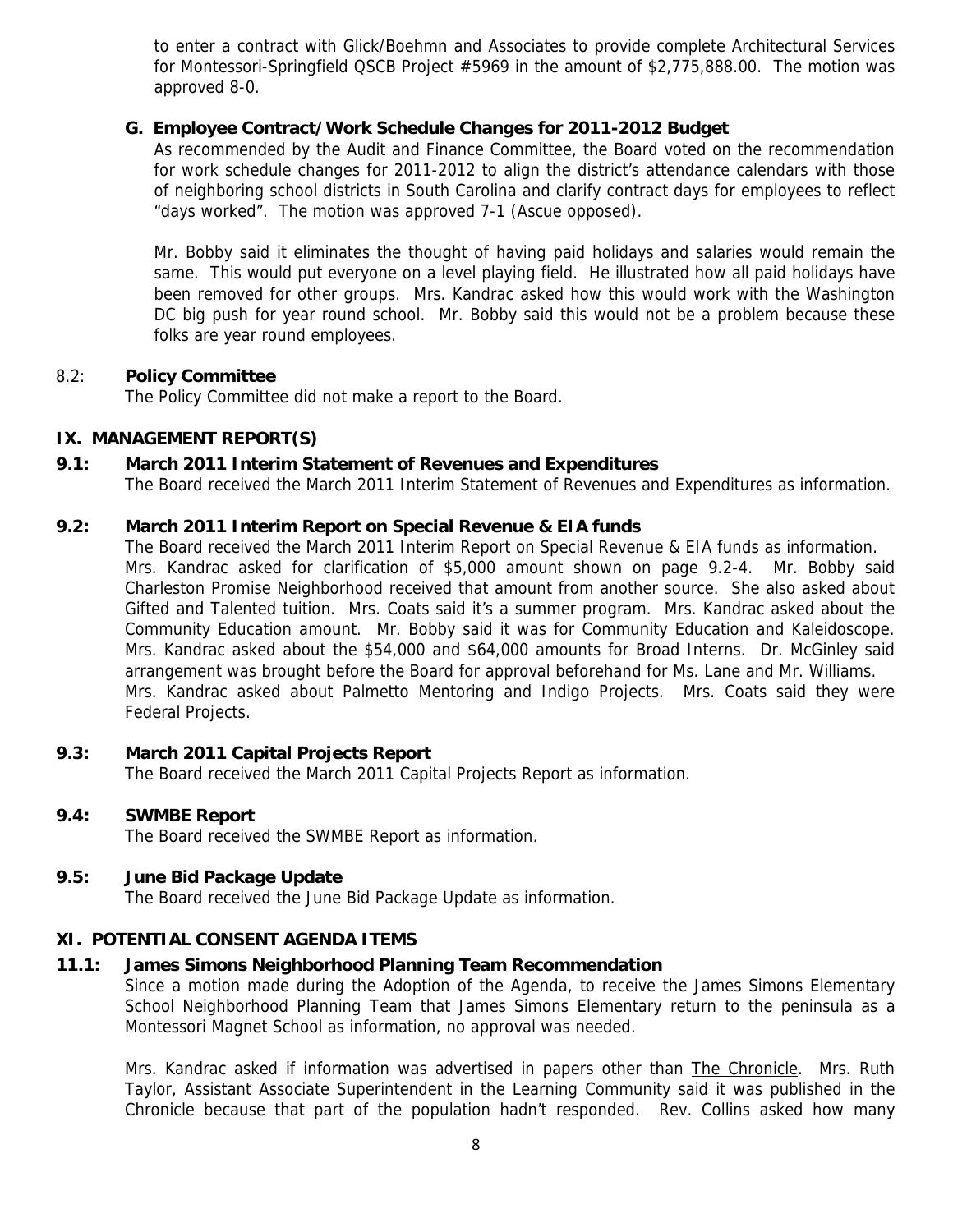parents attended community meetings. Mrs. Taylor said the number varied and staff went to homes of parent who did not respond so 100% input received from James Simons parents during spring break. Dr. Nelson added that three James Simons parents served on the committee. Mrs. Taylor asked if there was a list of parents who attended is on file. Rev. Collins said has no problem with Montessori concept. However, he wants downtown schools to serve downtown enrollment and does not like the magnet concept. Mrs. Taylor said the recommendation is to move to a full Montessori. Mrs. Coats asked Rev. Collins if he wanted a magnet school for downtown students. Dr. McGinley said it's a downtown school for downtown students and over time the traditional program will be phased out. All students currently there will graduate from the school. Rev. Collins said he wants attendance to stay downtown.

Mrs. Kandrac requested the facility would be designed with input from the Neighborhood Planning Team. Mr. Lewis said he is working on education specs for it to be different from regular elementary schools. The Community Montessori (West Ashley) to be fast tracked for consistency.

### **11.2: Sullivan's Island (Collins, Kandrac, Moffly and Taylor)**

Mrs. Moffly said she requested an update from district so everyone knew where the district was on this project. Mr. Lewis said worked with Sullivan's Island to develop education specs. Worked with Town staff and rolled out floor plans for the school. Town Council was briefed and Town Council looked at design information last week. They requested a detail schedule of upcoming meetings and other timeline information.

Mrs. Moffly asked how the district arrived at a 500 student enrollment. Mr. Lewis said enrollment has been up to 440 and the parents requested the school size be comparable to Mt. Pleasant Academy. The 500 student enrollment would be same size as Mt. Pleasant Academy and elevated similar to Mt. Pleasant Academy. The only difference is the pilings. A few more seats were added to allow Sullivan's Island to be a part of District 2 space solution. Both Parents and the Town Council approved the recommendation earlier. Also 1000 letters were sent to the Board from parents. The Town sent a resolution forward supporting the plan. Mrs. Kandrac said she is aware of the need for seats. However, traditionally there were about 350 students at the school. Mr. Lewis said the current enrollment is at 420. He said the smallest District 2 School is Mt. Pleasant Academy. Mrs. Moffly said they wanted a community school but the resolution says "if required" a 500 student school and may need to look at bussing students. Dr. McGinley said the district has been discussing this with Town of Sullivan's Island and discussing the closure of Fraser, Schroder, McClellanville and Brentwood schools that had small enrollment. And, could not justify having small 300 student schools built while closing other small schools with 300 students. The most efficient number is 500. Based on input from Mayor Smith and other speakers addressing the Board, the decision is unanimous, also stated in the resolution from Town Council members who are still in the audience. Mrs. Moffly asked about rebuilding J. Simons for 400. Mr. Lewis said the size is consistent across the district with building new elementary schools for 500 students. Mrs. Moffly asked if the lease renewal was negotiated. Mr. Lewis said it was negotiated but there are three issues, impact fee, blocking under high restriction, he is looking at an alternative for an access road.

Mrs. Moffly said there were concerns about no zone for property and she asked about the lot. Mr. Lewis said the zoning issue for school is part of the lease and the plan is for a one story building. The town has seen the design and the roof height is with a pitch roof. The Ridgeland height is the only thing being discussed now. Since the school is isolated so gives the ability to tailor it.

#### **XII. NEW BUSINESS**

Mrs. Kandrac commended Mrs. Oplinger for doing a great job.